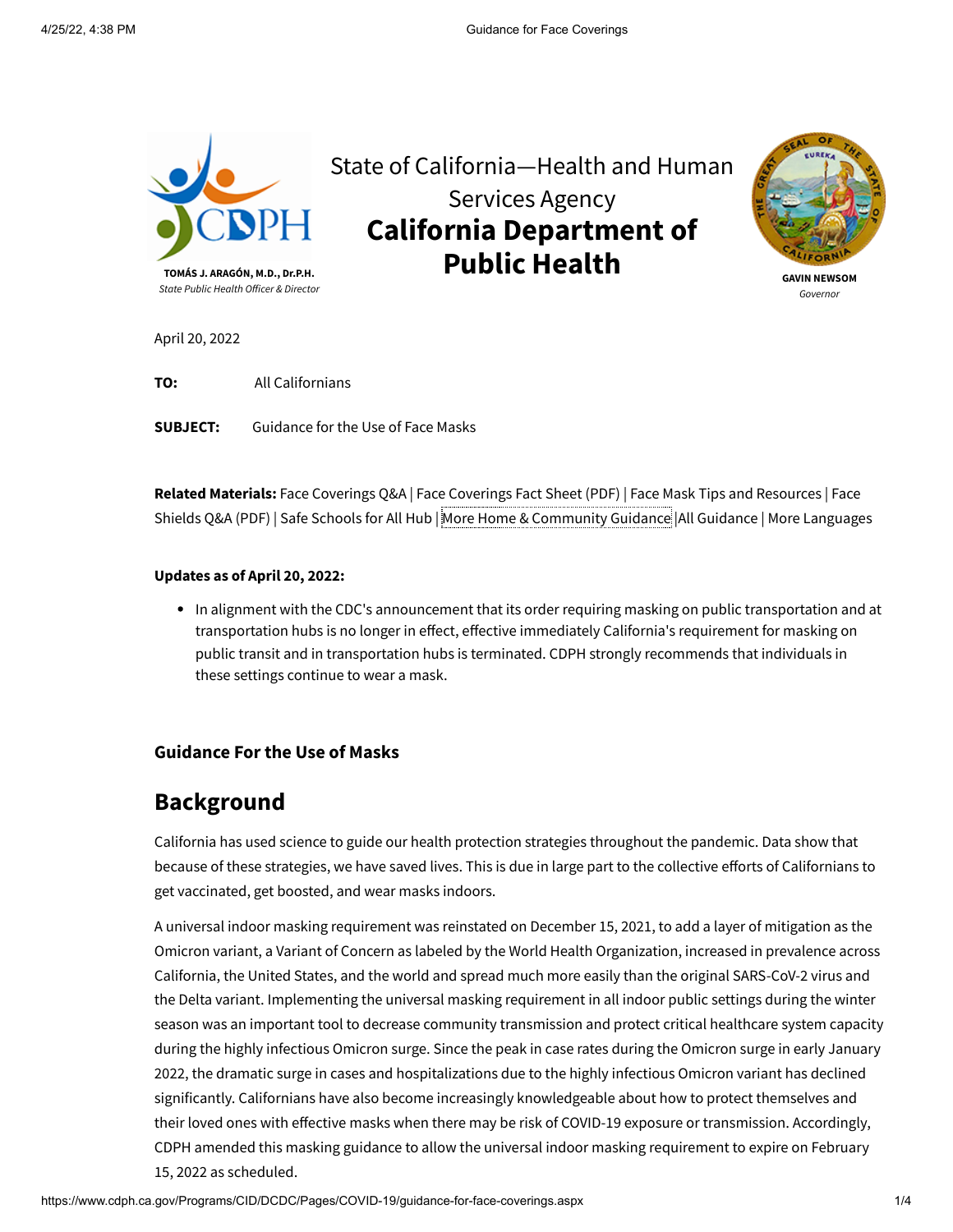#### 4/25/22, 4:38 PM Guidance for Face Coverings

Effective March 1, 2022, the requirement for unvaccinated persons to mask in indoor public settings and businesses was replaced by **a strong recommendation that all persons, regardless of vaccine status,** mask in indoor public settings and businesses (examples: retail, restaurants, theaters, family entertainment centers, meetings, state and local government offices serving the public. Additionally, after March 11, 2022, the universal masking requirement for K-12 and Childcare settings terminated.

CDPH currently **strongly recommends** that individuals in these settings continue to mask in indoor settings. Masking will continue to be an important layer of protection along with the continued recommendations around vaccinations, testing and ventilation, to keep schools a safe environment, even as case rates and hospitalizations decline.

Effective immediately, the universal masking requirement on public transit and in transit hubs is terminated. CDPH currently **strongly recommends** that individuals in these settings continue to mask while on public transit and indoors in transit hubs to continue protecting our most vulnerable and those communities disproportionately impacted by COVID-19. Such settings are often crowded with limited and inadequate ventilation.

As we've shown in our SMARTER Plan, masks, especially those that offer the best fit and filtration (e.g., N95s, KN95s, KF94s), are highly recommended, and remain a critical component of our multi-layered approach for protection against COVID-19 infection. A series of cross-sectional surveys in the U.S. suggested that a 10% increase in self-reported mask wearing tripled the likelihood of slowing community transmission.[\[1\]](#page-3-0) Our recently published case-control study conducted in California from February 18 to December 1, 2021 demonstrated that consistently wearing a face mask or respirator in indoor public settings reduces the risk of acquiring SARS-CoV-2 infection. [\[2\]](#page-3-1). Masks also remain a critical component for protecting those that are most vulnerable in our communities, including the unvaccinated, the immunocompromised, or those at risk for severe disease and illness.

Vaccination continues to remain the ultimate exit strategy out of the COVID-19 pandemic. While the percentage of Californians fully vaccinated and boosted continues to increase, we continue to have areas of the state where vaccine coverage is low, putting individuals and communities at greater risk for COVID-19. As a state, we need to remain vigilant. Accordingly, CDPH is maintaining the masking requirements in specified **high-risk settings,** consistent with CDC recommendations. This allows us to continue protecting our most vulnerable populations and the workforce that delivers critical services in these settings.

Finally, CDPH is maintaining the requirement that businesses and venue operators, including K-12 school and childcare settings, must allow any individual to wear a mask if they desire to.

In workplaces, employers are subject to the CalOSHA COVID-19 [Emergency Temporary Standards \(ETS\)](https://www.dir.ca.gov/dosh/coronavirus/ETS.html) or in some workplaces the [Cal/OSHA Aerosol Transmissible Diseases \(ATD\)](https://www.dir.ca.gov/dosh/dosh_publications/ATD-Guide.pdf) Standard and should consult those regulations for additional applicable requirements.

Local health jurisdictions and entities may continue to implement additional requirements that go beyond this statewide guidance based on local circumstances.

These requirements and recommendations will continue to be updated as CDPH continues to assess conditions on an ongoing basis.

## **Masking Requirements**

Masks are required for all individuals in the following indoor settings, regardless of vaccination status. Surgical masks or higher-level respirators (e.g., N95s, KN95s, KF94s) with good fit are highly recommended.

[Homeless shelters](https://www.cdc.gov/coronavirus/2019-ncov/community/homeless-shelters/plan-prepare-respond.html)[\[3\],](#page-3-2) [Emergency shelters](https://www.cdc.gov/coronavirus/2019-ncov/php/eh-practitioners/general-population-disaster-shelters.html)[\[4\]](#page-3-3) and [cooling and heating centers](https://www.cdc.gov/coronavirus/2019-ncov/php/cooling-center.html)[\[5\]](#page-3-4)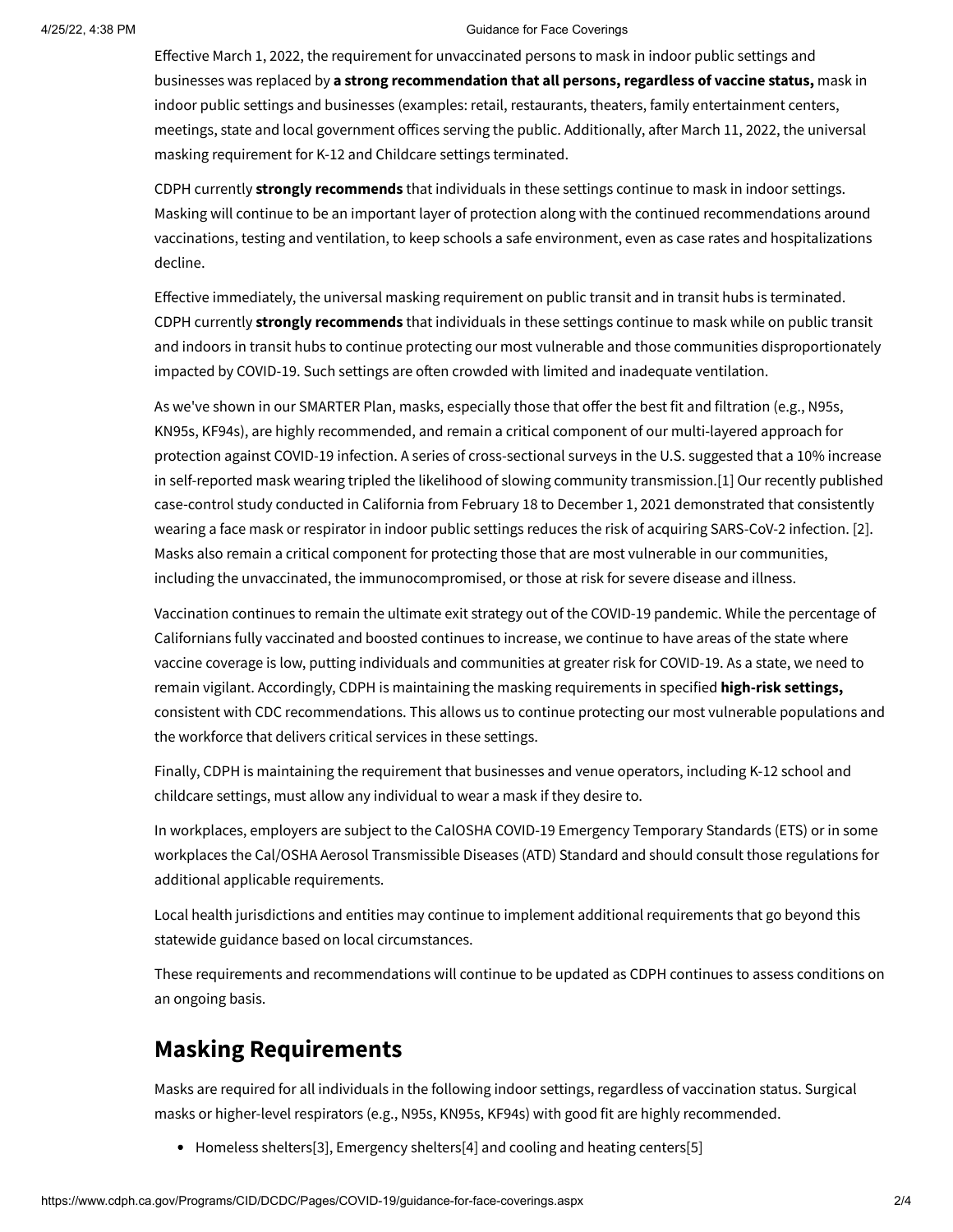#### 4/25/22, 4:38 PM Guidance for Face Coverings

- [Healthcare settings](https://www.cdc.gov/coronavirus/2019-ncov/hcp/infection-control-after-vaccination.html)[\[](https://www.cdph.ca.gov/Programs/CID/DCDC/Pages/COVID-19/Order-of-the-State-Public-Health-Officer-Unvaccinated-Workers-In-High-Risk-Settings.aspx)[6](#page-3-5)[\] \(applies to all healthcare settings, including those that are not covered by the](https://www.cdph.ca.gov/Programs/CID/DCDC/Pages/COVID-19/Order-of-the-State-Public-Health-Officer-Unvaccinated-Workers-In-High-Risk-Settings.aspx) State Health Officer Order issued on July 26, 2021)[\\*](#page-2-0)
- State and local [correctional facilities and detention centers](https://www.cdc.gov/coronavirus/2019-ncov/community/correction-detention/guidance-correctional-detention.html#infection-control)[\[7\]](#page-3-6)
- [Long Term Care Settings & Adult and Senior Care Facilities](https://www.cdc.gov/coronavirus/2019-ncov/hcp/nursing-home-long-term-care.html)[\[8\]](#page-3-7)

<span id="page-2-0"></span>[\\*In certain healthcare situations or settings surgical masks \(or higher filtration masks\) are required. See](https://www.cdph.ca.gov/Programs/CID/DCDC/Pages/COVID-19/Order-of-the-State-Public-Health-Officer-Unvaccinated-Workers-In-High-Risk-Settings.aspx) State Health Officer Order, issued on July 26, 2021, for a full list of high-risk congregate and other specifically enumerated healthcare settings where surgical masks are required for unvaccinated workers. The Order also includes recommendations for respirator use for unvaccinated workers in healthcare and long-term care facilities in situations or settings not covered by Cal/OSHA ETS or ATD.

Additionally, masks **are strongly recommended for all persons, regardless of vaccine status,** in indoor public settings and businesses (examples: retail, restaurants, theaters, family entertainment centers, meetings, state and local government offices serving the public); on public transit (examples: airplanes, ships, ferries, trains, subways, buses, taxis, and ride-shares); and in transportation hubs (examples: airport, bus terminal, marina, train station, seaport or other port, subway station, or any other area that provides transportation). Surgical masks or higherlevel respirators (e.g., N95s, KN95s, KF94s) with good fit are highly recommended.

For additional information on the most effective types of masks and ensuring a well-fitted mask for adults, individuals should refer to CDPH [Get the Most out of Masking](https://www.cdph.ca.gov/Programs/CID/DCDC/Pages/COVID-19/Get-the-Most-out-of-Masking.aspx) and see CDPH Masking Guidance Frequently Asked [Questions. For additional information on the most effective types of masks and ensuring a well-fitted mask for](https://www.cdph.ca.gov/Programs/CID/DCDC/Pages/COVID-19/Face-Coverings-QA.aspx) children, individuals should refer to [CDPH Masks for Kids: Tips and Resources](https://www.cdph.ca.gov/Programs/CID/DCDC/Pages/COVID-19/Masks-for-Kids-Tips-and-Resources.aspx).

## **Guidance for Businesses, Venue Operators or Hosts**

In settings where masks are strongly recommended, businesses, venue operators or hosts should consider:

- Providing information to all patrons, guests and attendees regarding masking recommendations for all persons, regardless of vaccine status.
- Providing information to all patrons, guests and attendees to consider better fit and filtration for masks [Surgical masks or higher-level respirators (e.g., N95s, KN95s, KF94s) with good fit are recommended over cloth masks].
- Requiring all patrons to wear masks, especially when risk in the community may be high, or if those being served are at high-risk for severe disease or illness.
- Requiring attendees who do not provide proof of vaccination to enter indoor Mega Events to continue masking during the event, especially when not actively eating or drinking.

No person can be prevented from wearing a mask as a condition of participation in an activity or entry into a business.

### **Exemptions to masks requirements**

The following **individuals** are exempt from wearing masks at all times:

- Persons younger than two years old. Very young children must not wear a mask because of the risk of suffocation.
- Persons with a medical condition, mental health condition, or disability that prevents wearing a mask. This includes persons with a medical condition for whom wearing a mask could obstruct breathing or who are unconscious, incapacitated, or otherwise unable to remove a mask without assistance.
- Persons who are hearing impaired, or communicating with a person who is hearing impaired, where the ability to see the mouth is essential for communication.
- Persons for whom wearing a mask would create a risk to the person related to their work, as determined by local, state, or federal regulators or workplace safety guidelines.